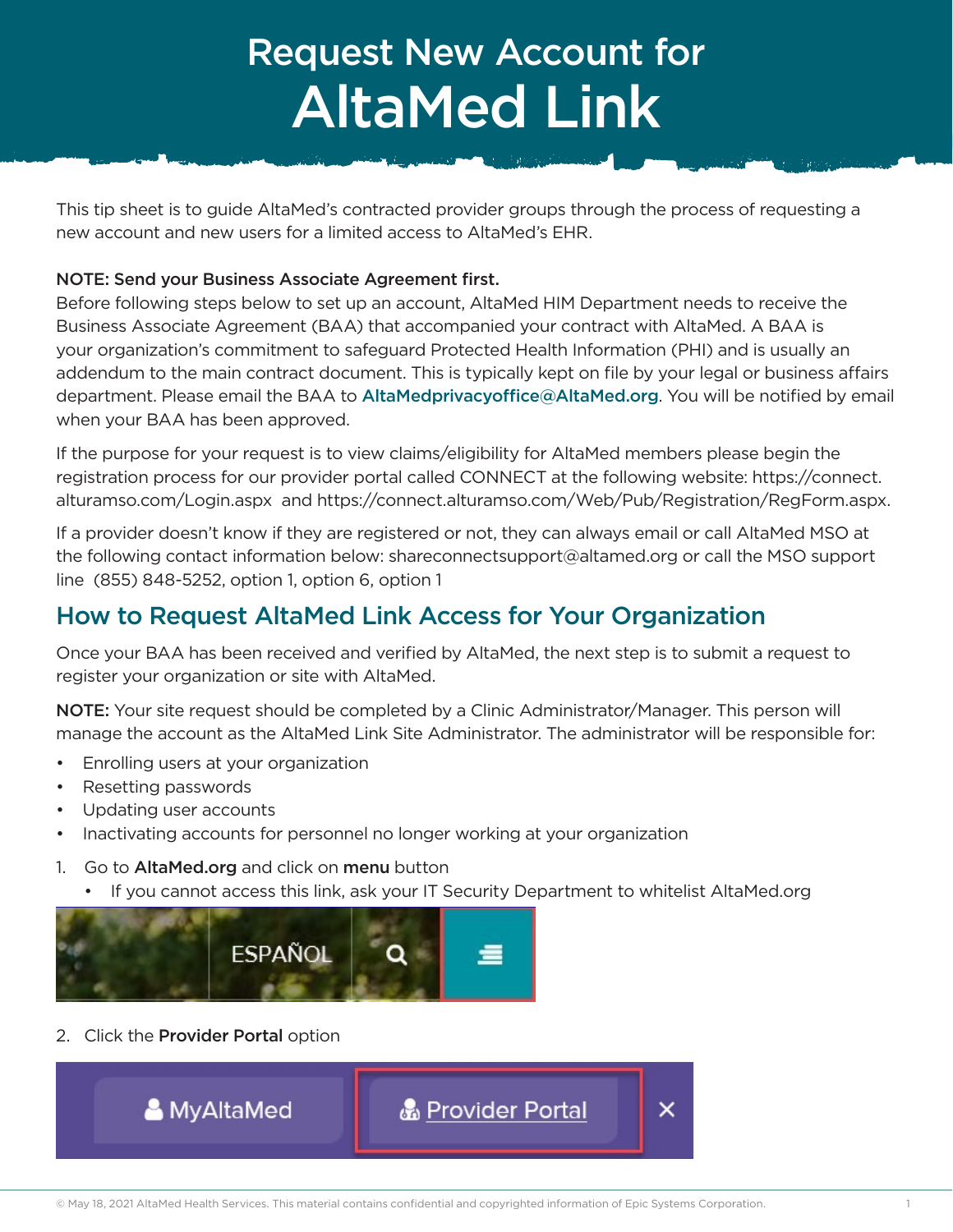3. Select the Visit hyperlink under AltaMed Link section for our contracted provider groups



4. Click the Request New Account option

| powered by Epic<br><b>AltaMedLink</b>          |
|------------------------------------------------|
| Password                                       |
| <b>LOG IN</b>                                  |
| Forgot password?<br><b>Request New Account</b> |

5. Click Request access for a new site

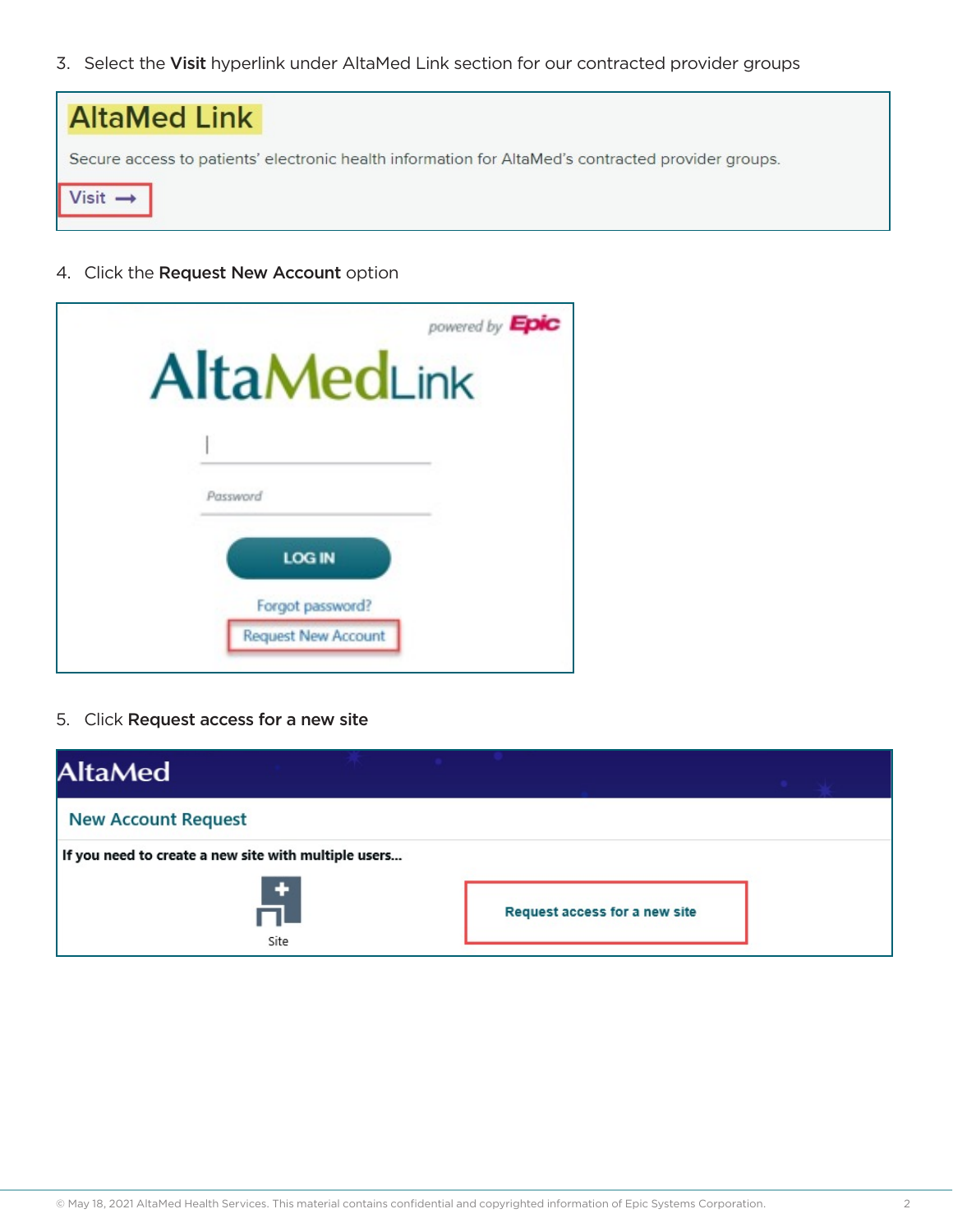- 6. Proceed to fill out with as much information as possible to ensure a faster verification process
	- a.  $\bigoplus$  need to be filled out fields
		- Site name: must be the company name on the BAA
	- b. **h**ighly recommended field
		- Site type: select the option that best describes your organization
	- c. In the Comments box, add the reason why you are requesting access to AltaMed Link.
		- Please be specific with the reason why and include the name of the person at AltaMed who referred you to enroll in AltaMed Link

| <b>Site Information</b> |                                              |
|-------------------------|----------------------------------------------|
| Site name:              |                                              |
| Site type:              | $\check{~}$                                  |
| <b>O</b> Phone:         | <b>A</b> Fax:                                |
| Site NPI #:             |                                              |
| <b>Address</b>          |                                              |
| Address:                |                                              |
| City:                   |                                              |
| State:                  | ZIP:<br>$\checkmark$                         |
| County:                 | $\checkmark$                                 |
| Country:                | $\checkmark$                                 |
| Other                   |                                              |
| Comments:               | Reason why site is being requested here<br>c |

7. Click **Next** once the form is filled out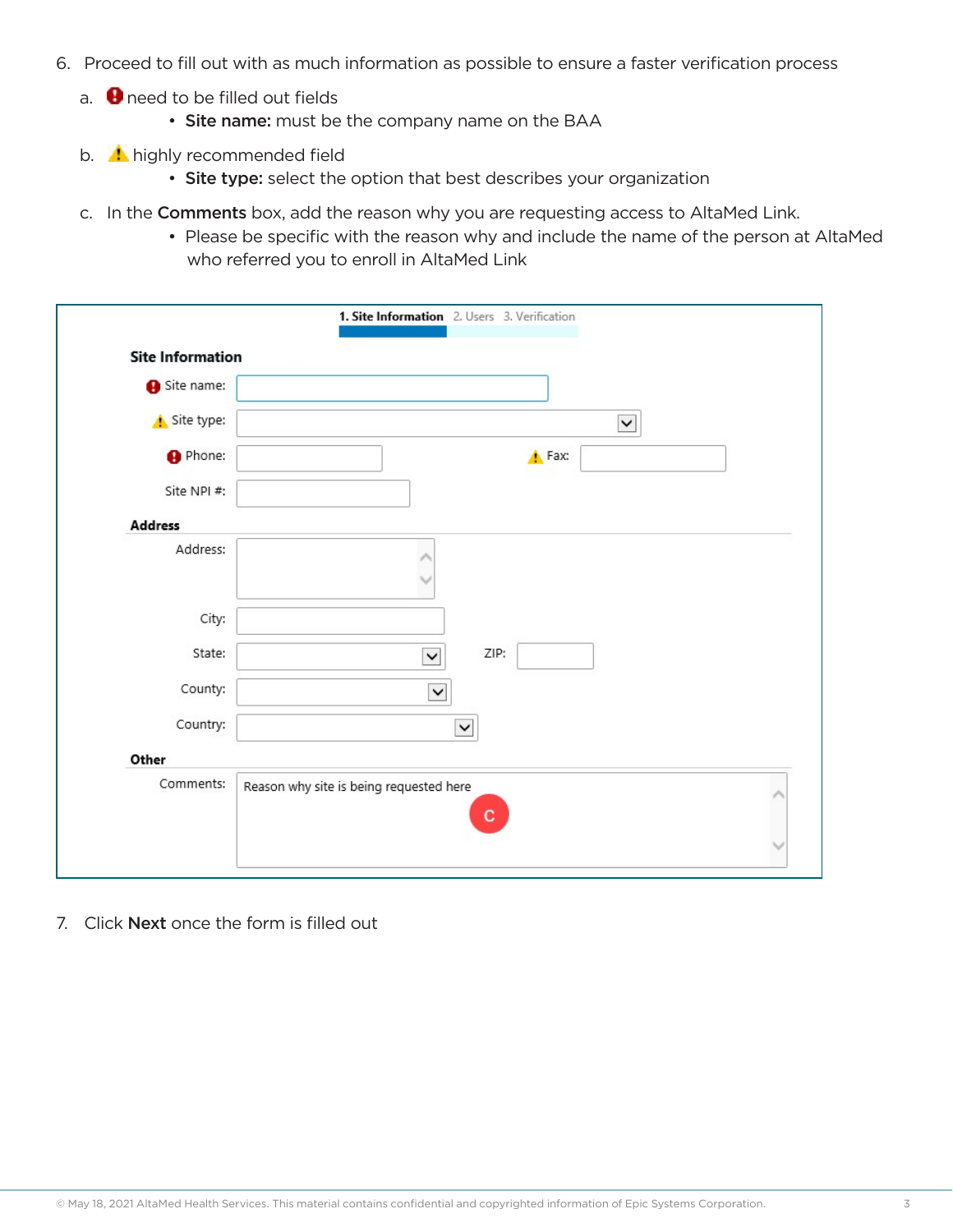### How to Add Users to Your Site

When requesting access for a new site, you have the opportunity to add users (Provider, Clinical Staff, Non-Clinician, etc.) who will have access to AltaMed Link.

NOTE: At least one user needs to be added when requesting a new site. This user will be the Site Administrator for the AltaMed Link account. If not able to add all users at this time, the opportunity to add other users will be available once access for a new site request has been verified and approved.

1. Click appropriate user access option from list



- 2. Proceed to fill out the User Information
	- a.  $\bigoplus$  need to be filled out fields
		- Name: must be in Last Name, First Name format.
		- Work Email: must be the provider's company email address
		- NPI: must be the provider's NPI number
		- License #: provider's medical license or professional registration number
		- License State: U.S. state where License # was issued
	- b.  $\blacksquare$  highly recommended fields
		- Specialty: select the specialty that best describes the provider specialty
	- c. DO NOT check the "This Provider doesn't need to log into this application. Add the provider to this site, but don't create a login account" box
	- d. Check the Make this user a site administrator box for users that will be managing the account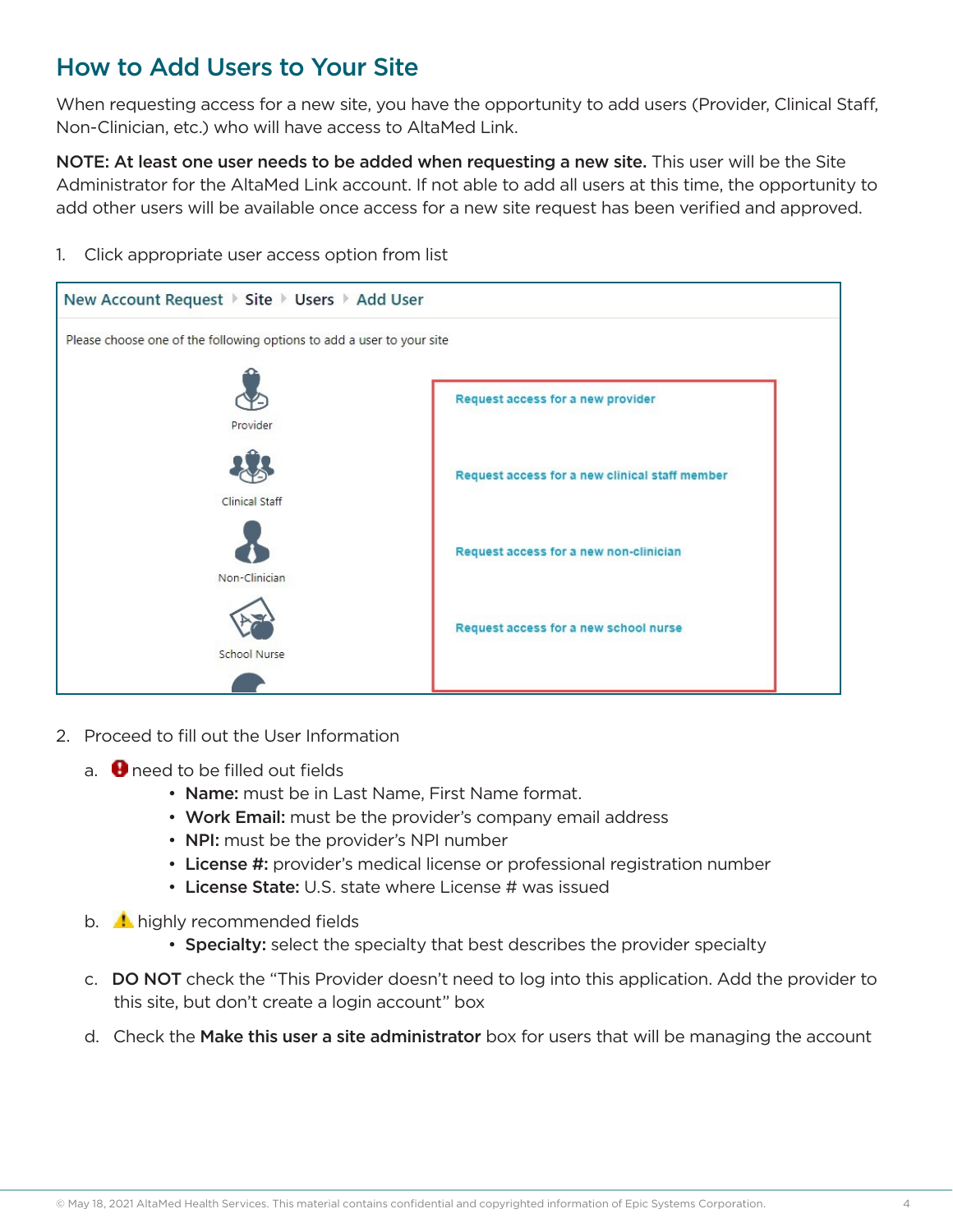#### 3. Click Accept

| Name [Last, First]:                                                                      |          |   |                  |                                                                                                                                  |
|------------------------------------------------------------------------------------------|----------|---|------------------|----------------------------------------------------------------------------------------------------------------------------------|
| <b>Basic Information</b>                                                                 |          |   |                  |                                                                                                                                  |
|                                                                                          |          |   |                  | $\Box$ This provider doesn't need to log into this application. Add the provider to this site, but don't create a login account. |
| Work e-mail:                                                                             |          |   | Work phone:      |                                                                                                                                  |
|                                                                                          |          |   |                  |                                                                                                                                  |
| User Fax:                                                                                |          |   |                  |                                                                                                                                  |
| <b>User Address:</b>                                                                     | Address: |   |                  |                                                                                                                                  |
|                                                                                          | City:    |   |                  |                                                                                                                                  |
|                                                                                          | State:   |   | ZIP:<br>◡        |                                                                                                                                  |
|                                                                                          | County:  |   |                  |                                                                                                                                  |
|                                                                                          | Country: |   |                  |                                                                                                                                  |
| <b>Credentials</b>                                                                       |          |   |                  |                                                                                                                                  |
| Non-U.S. credentials                                                                     |          |   |                  |                                                                                                                                  |
| NPI #:                                                                                   |          |   | License #:       |                                                                                                                                  |
| License state:                                                                           |          | v | Clinician title: |                                                                                                                                  |
| Specialty:                                                                               |          |   |                  |                                                                                                                                  |
| Associated Providers: List the providers this user works with                            |          |   |                  |                                                                                                                                  |
| Provider name:                                                                           |          |   | Add              |                                                                                                                                  |
| Other<br>Comments:                                                                       |          |   |                  |                                                                                                                                  |
|                                                                                          |          |   |                  |                                                                                                                                  |
|                                                                                          |          |   |                  |                                                                                                                                  |
| <b>Site Administrator</b>                                                                |          |   |                  | A site administrator is the person responsible for maintaining a site's records. These responsibilities include verifying that   |
| requests to activate new user accounts. Every site must have at least one administrator. |          |   |                  | user accounts are current, deactivating the accounts of users who are no longer active at the site, and submitting               |
| $\Box$ Make this user a site administrator                                               |          |   |                  |                                                                                                                                  |

4. Click Add to add more users as needed

| <b>AltaMed</b>                       |               |            |        |                     |                                              |
|--------------------------------------|---------------|------------|--------|---------------------|----------------------------------------------|
| New Account Request ▶ Site ▶ Users   |               |            |        |                     |                                              |
|                                      |               |            |        |                     | 1. Site Information 2. Users 3. Verification |
| <b>Users</b>                         |               |            |        |                     |                                              |
| $+$ Add<br>$\angle$ Edit<br>- Delete |               |            |        |                     |                                              |
| Name                                 | User Type     | <b>NPI</b> | E-mail |                     |                                              |
| test, test                           | Non-Clinician |            |        | arascon@altamed.org |                                              |
|                                      |               |            |        |                     |                                              |